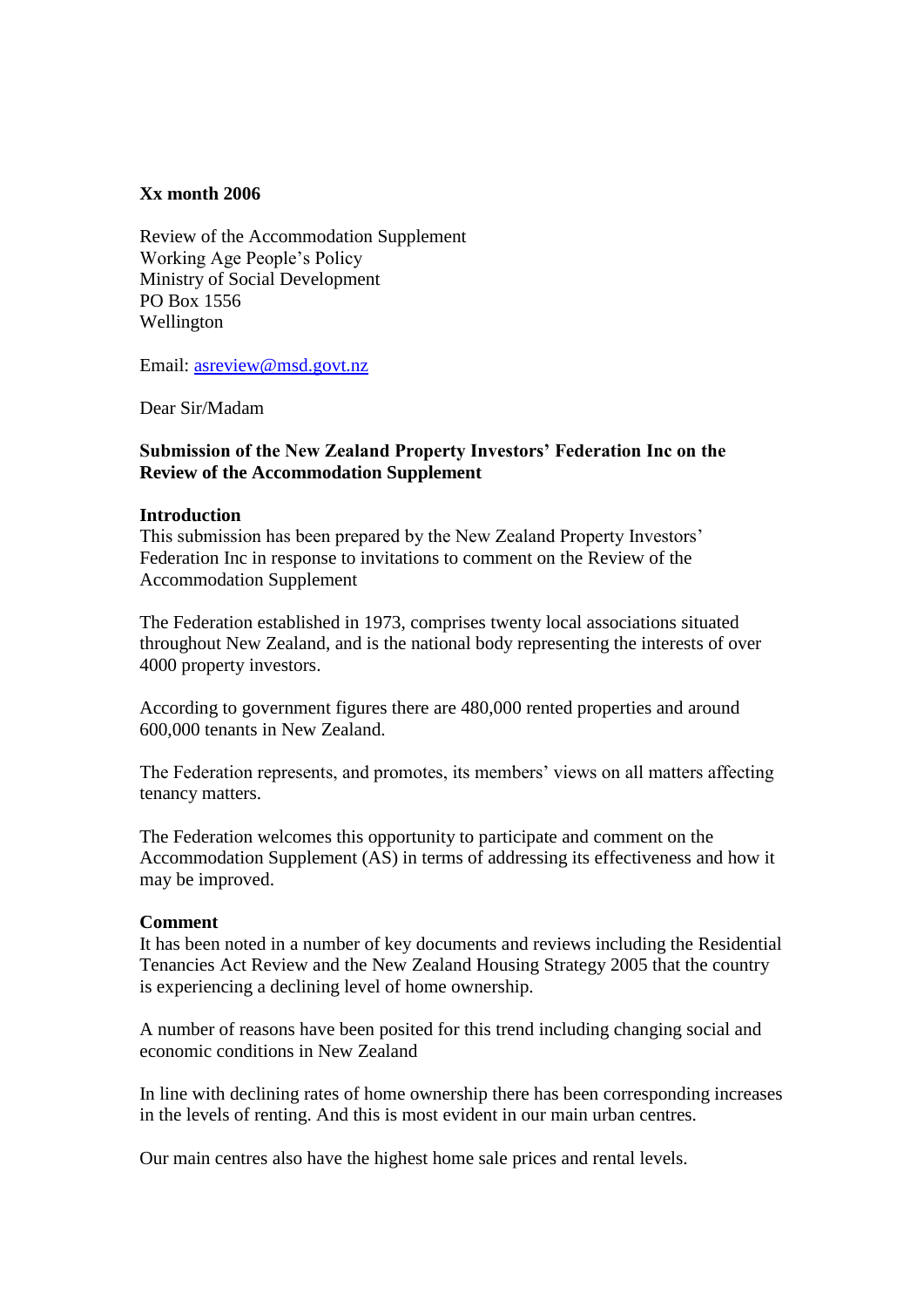This compounds and can clearly affect the ability of low-income households spending on housing.

With strong demand and a long waiting list for state houses around the country the Government has rightly used the accommodation supplement system of assistance as a tool to aid certain ethnic (Maori and pacific island) groups, low income people and others to access housing in the private rental market.

The Federation is a strong supporter of the current and successful policy approach.

It is likely that during this review some housing groups and individuals will mount calls for the AS to be abolished or reduced.

Some commentators have previously and simplistically criticised the AS claiming that it "pushes up" rents. To date, the Federation is not aware of any official evidence to support this assertion.

Landlords' rental levels are set according to a multitude of verifiable economic and financial considerations including increasing inflation, mortgage and outgoings expenses but are generally in line with prevailing market forces of supply and demand. For a significant number of landlords many face a negative return on their property investment. The AS does not subsidise private (and or public) landlords nor does it increase property prices.

A prime reason for the AS not being inflationary is that it only provides recipients with 70% of additional accommodation costs. Making recipients responsible for 30% of their accommodation costs stops the potential for landlords to increase rents at will.

Additionally, the Federation knows of no private landlords getting richer because of the AS.

Moreover, the Federation does not believe the removal or decreasing of the AS would actually decrease rents immediately or entirely.

Any such knee-jerk moves on the AS would more than likely cause much social hardship for low-income households and make housing and accommodation more difficult to secure.

Most private sector tenants do not receive an AS, so would not be affected meaning less of an effect on rental prices.

### **Recommendation**

The Federation has been a long time advocate for the AS to be directly paid to landlords, providing the tenant agrees. Currently, such assistance is only available to Housing New Zealand Corporation tenants.

Paralleling this, the Federation believes that those who are benefit recipient tenants should be enabled to have their rent deducted at source, if they so choose.